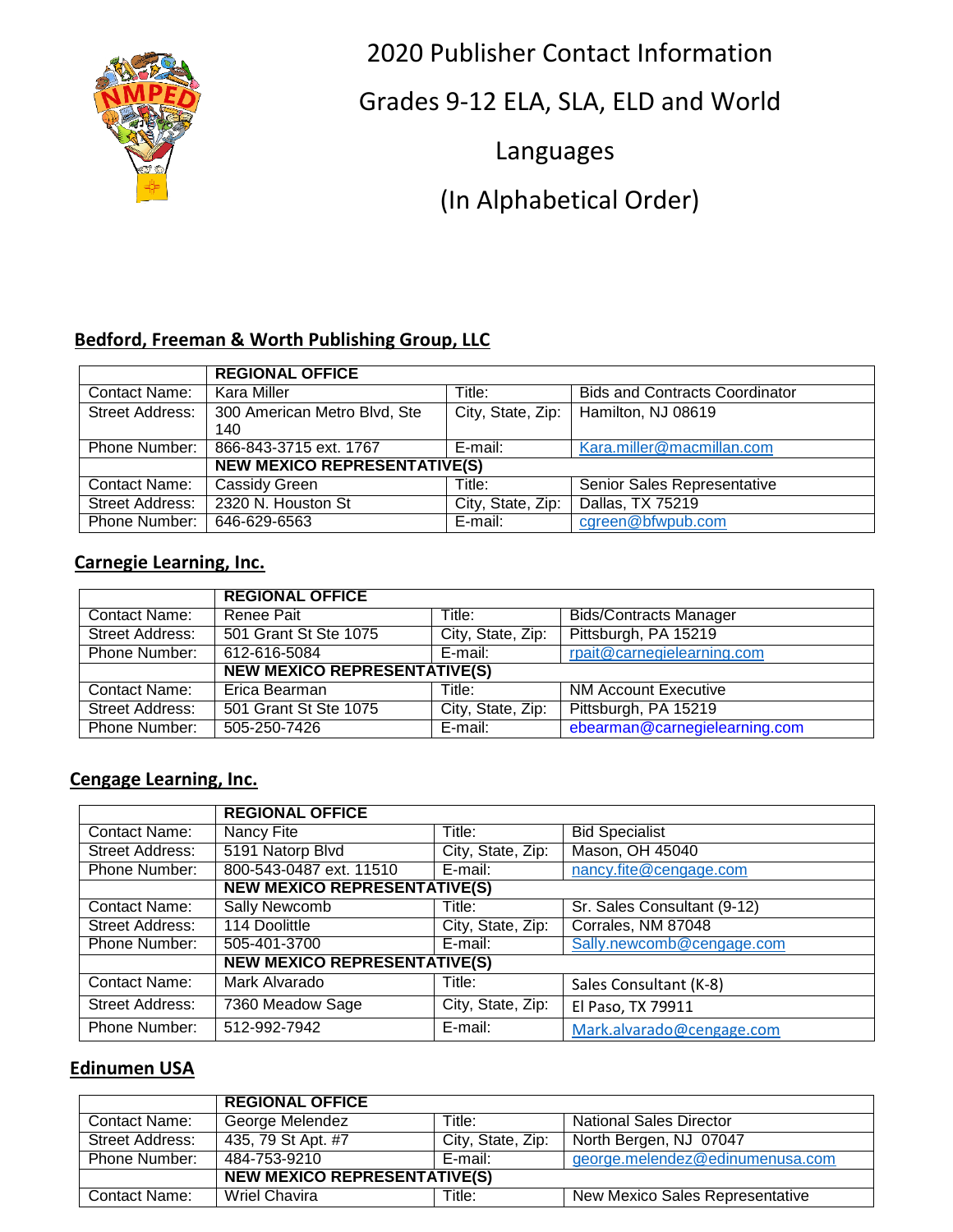| Street<br>Address: | - 4863 ఒ<br>_ane<br>Eastor | --<br>State<br>∠ıp:<br>Citv. | 85212<br>– A∠<br>Mesa           |
|--------------------|----------------------------|------------------------------|---------------------------------|
| Phone<br>Number:   | 505-615-6247               | <br>:-mail:                  | worldclassed.me!<br>1 W.<br>MI⊫ |

# **Follett School Solutions, Inc.**

|                        | <b>REGIONAL OFFICE</b>              |                   |                                 |
|------------------------|-------------------------------------|-------------------|---------------------------------|
| <b>Contact Name:</b>   | JSarah Eisenhauer                   | Title:            | Manager Bid                     |
|                        |                                     |                   | <b>Operations/Contracts</b>     |
| <b>Street Address:</b> | 1340 Ridgeview Dr.                  | City, State, Zip: | McHenry, IL 60050               |
| <b>Phone Number:</b>   | 708-884-6033                        | E-mail:           | seisenhauer@follett.com         |
|                        | <b>NEW MEXICO REPRESENTATIVE(S)</b> |                   |                                 |
| Contact Name:          | Jennifer Hale                       | Title:            | <b>Content Sales Consultant</b> |
| <b>Street Address:</b> | 1340 Ridgeview Dr.                  | City, State, Zip: | McHenry, IL 60050               |
| Phone Number:          | 888-899-8550                        | E-mail:           | jhale@follett.com               |

# **Houghton Mifflin Harcourt Publishing Company**

|                        | <b>REGIONAL OFFICE</b>              |                   |                                      |
|------------------------|-------------------------------------|-------------------|--------------------------------------|
| <b>Contact Name:</b>   | Liza Marshall                       | Title:            | <b>Lead Business Desk Specialist</b> |
| <b>Street Address:</b> | 2700 La Frontera Blvd, Ste<br>100   | City, State, Zip: | Round Rock, TX 78681                 |
| Phone Number:          | 512-795-3332                        | E-mail:           | Liza.marshall@hmhco.com              |
|                        | <b>NEW MEXICO REPRESENTATIVE(S)</b> |                   |                                      |
| Contact Name:          | Mica McCreary                       | Title:            | <b>Account Executive</b>             |
| <b>Street Address:</b> | 125 High Street                     | City, State, Zip: | Boston, MA 02110                     |
| <b>Phone Number:</b>   | 505-980-2203                        | E-mail:           | Mica.McCreary@hmhco.com              |

### **Lexia Learning**

|                        | <b>REGIONAL OFFICE</b>              |                   |                               |
|------------------------|-------------------------------------|-------------------|-------------------------------|
| <b>Contact Name:</b>   | Amanda Hodnett                      | Title:            | <b>Regional Sales Manager</b> |
| <b>Street Address:</b> | 300 Baker Ave., Ste. 320            | City, State, Zip: | Concord, MA 01742             |
| Phone Number:          | 2054409203                          | E-mail:           | ahodnett@lexialearning.com    |
|                        | <b>NEW MEXICO REPRESENTATIVE(S)</b> |                   |                               |
| Contact Name:          | Daniel Rodriguez                    | Title:            | <b>Account Executive</b>      |
| Street Address:        | 300 Baker Ave., Ste. 320            | City, State, Zip: | Concord, MA 01742             |
| <b>Phone Number:</b>   | 512-663-4601                        | E-mail:           | drodriguez@lexialearning.com  |

## **McGraw-Hill School Education, LLC**

|                        | <b>REGIONAL OFFICE</b>              |                   |                                        |
|------------------------|-------------------------------------|-------------------|----------------------------------------|
| <b>Contact Name:</b>   | Lisa Tullos                         | Title:            | <b>Bids &amp; Contracts Specialist</b> |
| <b>Street Address:</b> | 8787 Orion Place                    | City, State, Zip: | Columbus, OH 43240                     |
| Phone Number:          | 614-430-4692                        | E-mail:           | lisa.tullos@mheducation.com            |
|                        | <b>NEW MEXICO REPRESENTATIVE(S)</b> |                   |                                        |
| Contact Name:          | Aaron Springer                      | Title:            | Sales Representative                   |
| <b>Street Address:</b> | 6100 Mosquero PI NW                 | City, State, Zip: | Albuquerque, NM 87120                  |
| Phone Number:          | 505-220-3146                        | E-mail:           | aaron.springer@mheducation.com         |

### **Mindplay**

|                        | <b>REGIONAL OFFICE</b>              |                   |                        |
|------------------------|-------------------------------------|-------------------|------------------------|
| Contact Name:          | Michael Ritchie                     | Title:            | VP Sales and Marketing |
| <b>Street Address:</b> | 5151 E. Broadway Blvd.<br>Ste 1403  | City, State, Zip: | Tucson, AZ 85711       |
| <b>Phone Number:</b>   | 520-888-1800 ext. 112               | E-mail:           | michael@mindplay.com   |
|                        | <b>NEW MEXICO REPRESENTATIVE(S)</b> |                   |                        |
| Contact Name:          | David Hooper                        | Title:            | MindPlay Sales Resp    |
| Street Address:        | 1232 South Hill Road                | City, State, Zip: | Bernalillo, NM 87004   |